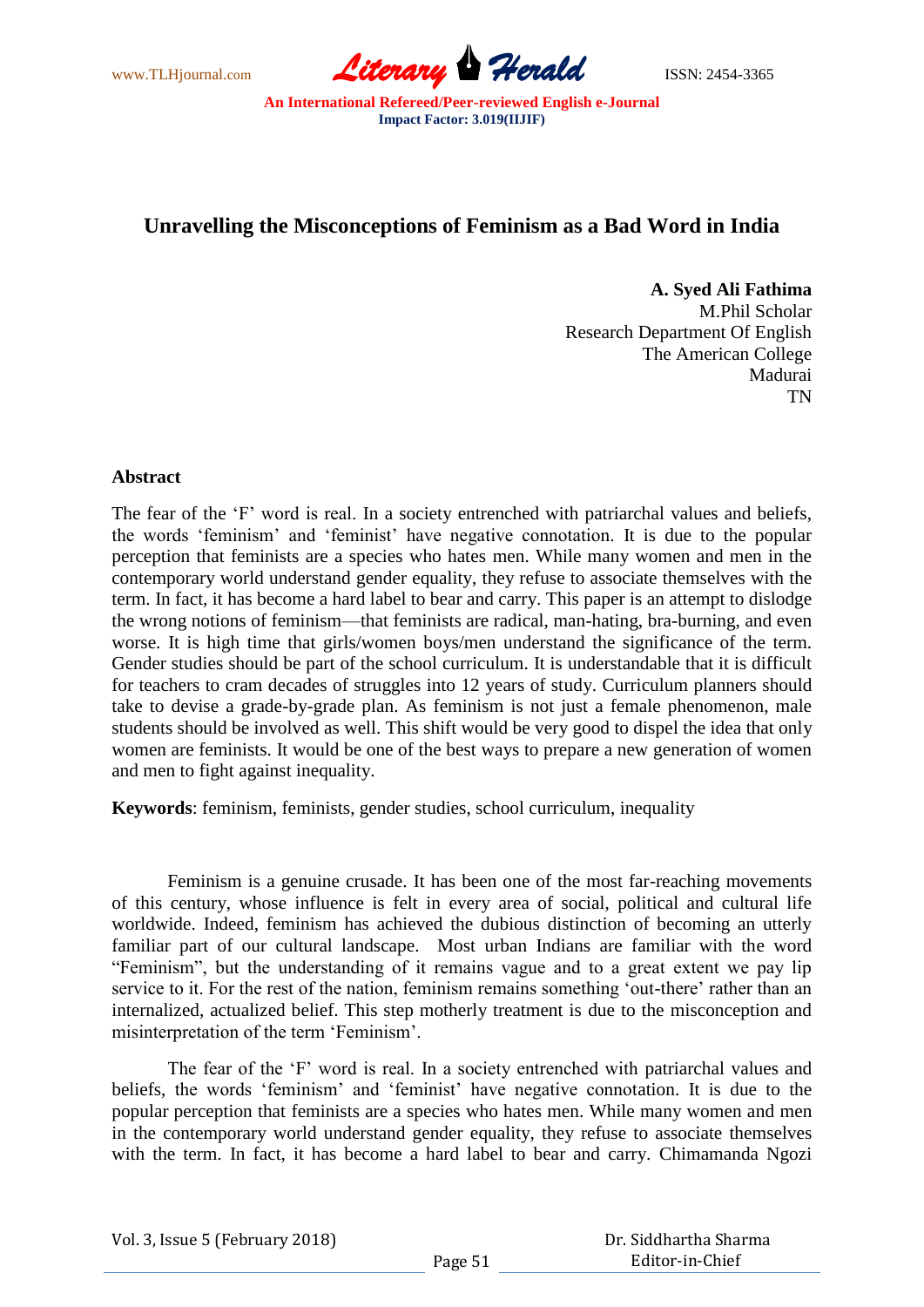

Adichie in her essay "We Should All Be Feminists" points out the string of negative associations to the term 'feminism'. She says,

Feminist is so heavy with baggage, negative baggage: you hate men, you hate bras, you hate African culture, you think women should always be in charge, you don't wear make-up, you don't shave, you're always angry, you don't have a sense of humour, you don't use deodorant.

It is high time to dislodge the wrong notions of feminism—that feminists are radical, man hating, bra-burning, and even worse. The biggest problem of feminism is the misconstrued inclination that, it is an exclusive domain of women, that is, anti male. It is against patriarchy and not men. It is about stopping certain actions and not stopping certain people. It focuses on anybody who spins down to this toxic system. People fail to understand that the objective of the movement is to advance gender equality.

Gender issues are not women's issues alone. We need to understand that 'femininity' does not exist in isolation from masculinity. Both men and women need to develop the positive "masculine" and "feminine" traits in themselves and these values are human values. Most men cannot live up to the notions of hegemonic masculinity. They are ridiculed for being effeminate if they are not aggressive. Gentle boys are pushed around and sexually exploited by stronger, macho men. In Barack Obama's words,

We need to keep changing the attitude that raises our girls to be demure and our boys to be assertive, that criticizes our daughters for speaking out and our sons for shedding a tear. We need to keep changing the attitude that punishes women for their sexuality and rewards men for theirs.

Gender equality requires each one of us to be strong and caring, fearless and sensitive, emotional and rational. It requires nothing short of bringing about a balance in the positive "male" and the positive "female" within each one of us. It can be achieved only when if men and women give up their lust for power and domination, give up misusing their power and get rid of their powerlessness, subservience and submissiveness. Awareness is the first step to initiate this change.

Teaching feminism in school might be a great way to bring out a change in young minds. Gender studies should be part of the school curriculum. It is high time that girls/women boys/men understand the significance of the term. It would help students to break the stereotypes, free themselves from the hard shackles of the society, challenge the conscious and unconscious biases children grew up with and prepare a new generation women and men to fight for equality. Learning about the history of women's movement and how it is relevant today might help create good citizens, good human beings and good advocates for all marginalized groups.

It is understandable that it is difficult for teachers to cram decades of struggles into 12 years of study. Curriculum planners should take steps to make changes in lesson plans. Teachers and parents should devise new ways to combat gender bias and its long-term implications. Deconstruction of fairy tales, retelling of myths and omission of sexist rhymes are few ways through which feminism can be inculcated in young minds.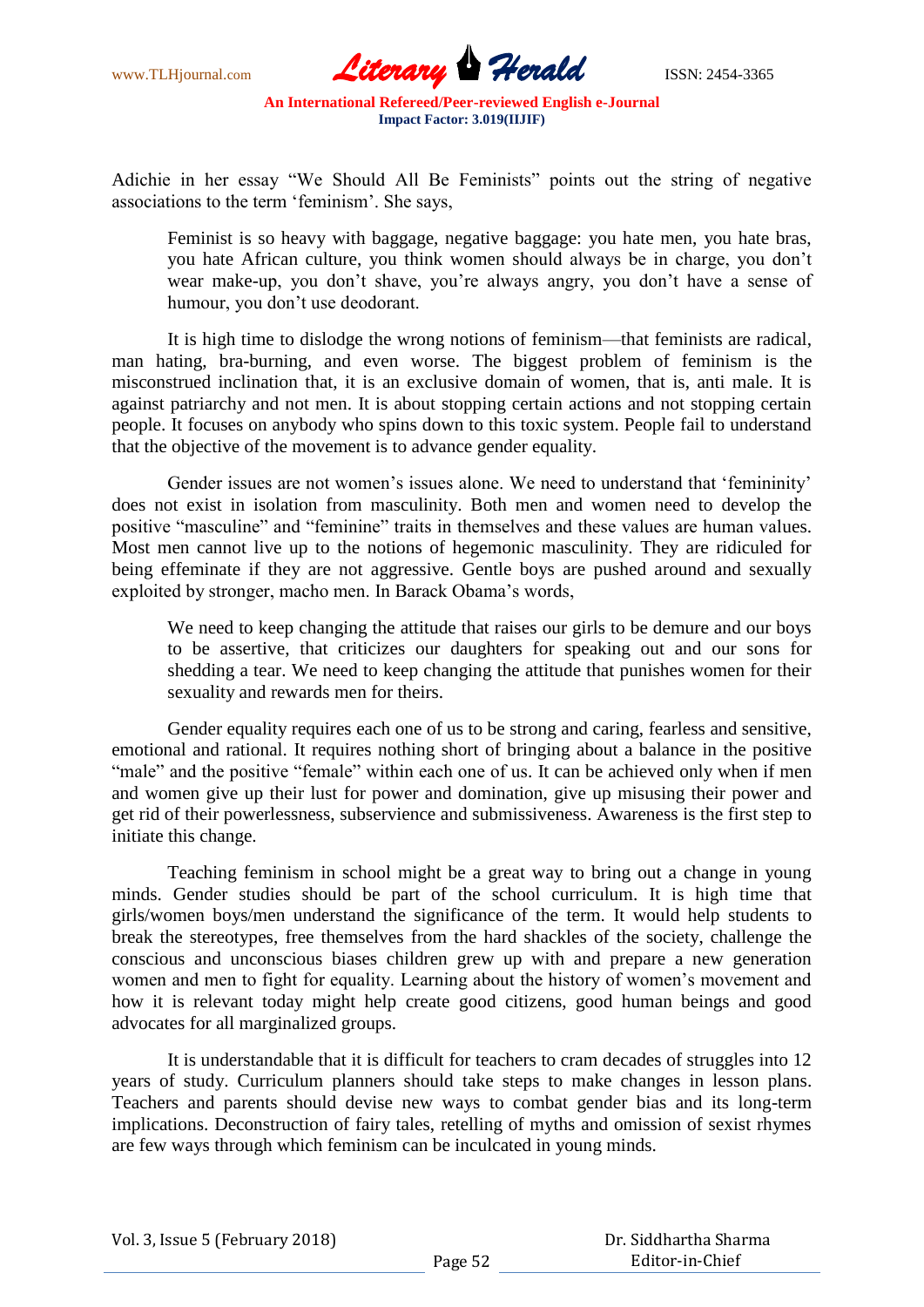

Fairy tales play an important role in projecting stereotypes of how a girl/woman should be and they perpetuate bias. The Princess is depicted as a sleeping beauty or a damsel in distress who needs to be saved by Prince Charming. Such portrayals create a negative idea that the sole purpose of her existence is to find her Prince Charming. Girls are disillusioned by romance, fantasy and supernatural elements in fairy tales. They fail to understand that fairy tales are completely removed from reality and life is not a cakewalk.

Books that set their standards high should replace such fairytales. Michelle Roehm Mclann's *Girls Who Rocked The World: Heroines from Joan Of Arc to Mother Teresa* is a collection of inspiring stories that provides illustrated examples of strong and independent female role models. Elena Favilli and Francesca Cavallo's *Good Night Stories For Rebel Girls* is another interesting book that talks about the Princess who didn't marry Prince charming but instead went on to be an astronaut and the Queen who was in charge of the kingdom. It introduces us to hundred remarkable women and their extraordinary lives from Ada Lovelace to Malala and Elizabeth I to Serena Williams. Such stories will help girls understand that this world is their oyster where they can achieve incredible things. More importantly, boys would recognize that "Frailty, Thy name is Woman" is a wrong ideology that has been ingrained in the minds for generations together. Girls should be taught to worry less about fitting into glass shoes and more about shattering glass ceilings.

Retelling of mythology is essential because they are fabricated and the truths are distorted. For example, Volga's "The liberation of Sita" is a powerful subversion of India's most popular tale of Sita and Ram. Sita embarks on an arduous journey to self-realization. This book opens up new spaces within the old discourse, enabling women to review their lives and experience afresh.

Students should be encouraged to take non-traditional choices. The compartmentalization of tasks based on gender should be discouraged. Sewing, gardening and cooking are not just "girls-thing"; on the other hand, adventure and martial arts are not just for boys. We should offer them equal opportunities to explore different fields and resist the idea that a child's gender may affect an ability to work in an area of interest. Girls and boys can involve in activities that help them bring a step closer to an egalitarian utopia with the help of books like Bonnie Burton's *Crafting With Feminism: 25 Girl-Powered projects to Smash the Patriarchy* and Gemma Correll's *Feminist Activity Book.*

Like fairy tales, Nursery Rhymes have sexist overtones. Some rhymes are full of massive amount of language that is extremely sexist. For example, "Chubby cheeks, Dimple Chin" is a rhyme that emphasises on certain yardsticks that are required to be "beautiful". Such rhymes continue to perpetuate the false notion that being fair is beautiful. Boys and girls should be taught to accept themselves as they are.

Kamla Bhasin in her book titled *Housework is Everyone's Work --- Rhymes for Just and Happy Families* noted "most books were about boys and men, about their brave deeds, adventures, aspirations and ambitions… On the other hand, whenever girls and women found a place in these books, they were housekeepers." In this book, Bhasin features 20 rhymes which provide an alternative narrative – depicting fathers doing housework and changing nappies and women playing cricket and going out to work. This depiction of reversal of roles will help children understand that there is dignity in every labour and it should not be discriminated based on gender.